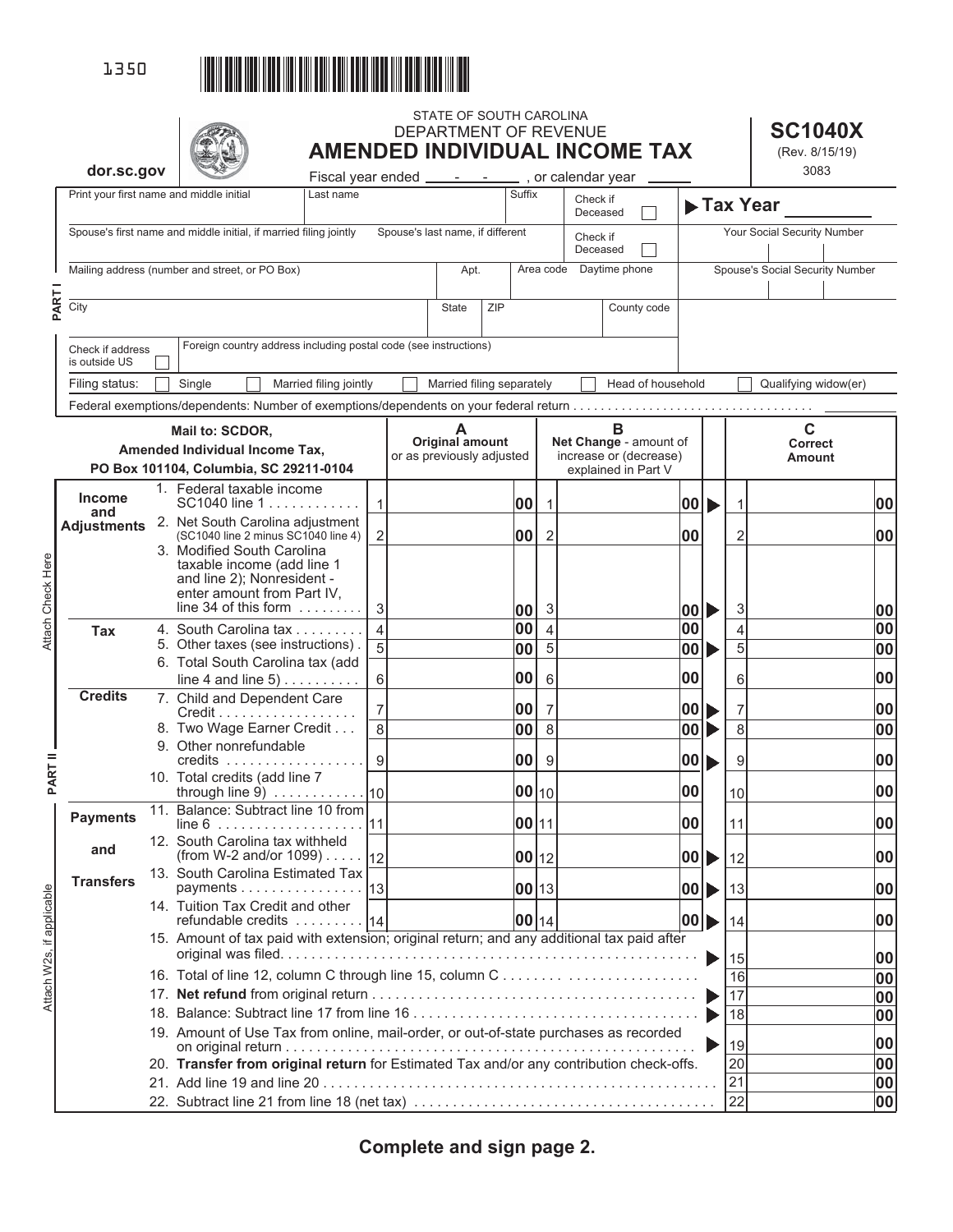

|                        | <b>Refund</b> 23. If line 22 is larger than line 11, column C, subtract and enter the difference<br>REFUND <sup>&gt;</sup><br>(line 23a check box entry is required) | 23 | 100 |
|------------------------|----------------------------------------------------------------------------------------------------------------------------------------------------------------------|----|-----|
| <b>Options</b>         | <b>Direct Deposit</b><br>(23b required)<br>Refund 23a. Mark one refund choice:<br><b>Debit Card</b><br><b>Paper Check</b>                                            |    |     |
| (subject to<br>program | $^{\prime}$ 23b. Direct Deposit (for US accounts only)<br><b>Checking</b><br>Savings<br>Type:                                                                        |    |     |
| limitations)           | Must be 9 digits. The first two numbers of the<br>RTN must be 01 through 12 or 21 through 32<br><b>Routing Number (RTN)</b>                                          |    |     |
|                        | $1-17$ digits<br><b>Bank Account Number (BAN)</b>                                                                                                                    |    |     |
|                        | <b>Balance</b> 24. If line 11, column C is larger than line 22, enter the difference                                                                                 | 24 | 00  |
| <b>Due</b>             |                                                                                                                                                                      | 25 | 00  |
|                        | 26. Total: Add line 24 and line 25 and enter here  TOTAL BALANCE DUE > [26]                                                                                          |    | 00  |

| <b>Please</b>                        |                                                                                                                                                                                     | declare that this return and all attachments are true, correct, and complete to the best of my knowledge and belief.               |                |                                                         |            |  |  |  |  |  |  |
|--------------------------------------|-------------------------------------------------------------------------------------------------------------------------------------------------------------------------------------|------------------------------------------------------------------------------------------------------------------------------------|----------------|---------------------------------------------------------|------------|--|--|--|--|--|--|
| Sign<br><b>Here</b>                  | Your signature                                                                                                                                                                      | Date                                                                                                                               |                | Spouse's signature (If filing jointly, both must sign.) |            |  |  |  |  |  |  |
| Ξ<br>RT                              | Preparer's printed name<br><b>authorize</b> the Director of the SCDOR or delegate to discuss this return,<br>Yes<br>No l<br>attachments, and related tax matters with the preparer. |                                                                                                                                    |                |                                                         |            |  |  |  |  |  |  |
| ₹<br>Paid                            |                                                                                                                                                                                     | If prepared by a person other than the taxpayer, this declaration is based on all information of which preparer has any knowledge. |                |                                                         |            |  |  |  |  |  |  |
| <b>Preparer's</b><br><b>Use Only</b> | Prepared by                                                                                                                                                                         | Date                                                                                                                               | <b>Address</b> |                                                         |            |  |  |  |  |  |  |
|                                      | PTIN or FEIN                                                                                                                                                                        | Phone                                                                                                                              | City           | <b>State</b>                                            | <b>ZIP</b> |  |  |  |  |  |  |
|                                      |                                                                                                                                                                                     |                                                                                                                                    |                |                                                         |            |  |  |  |  |  |  |

|     | <b>PART IV - NONRESIDENT</b> (It is best to make necessary corrections on a new Schedule NR<br>before completing the nonresident section of the SC1040X.) | (1) As Originally<br>Reported | (2) Correct<br>Amount |  |
|-----|-----------------------------------------------------------------------------------------------------------------------------------------------------------|-------------------------------|-----------------------|--|
| 27. |                                                                                                                                                           |                               |                       |  |
| 28. |                                                                                                                                                           |                               |                       |  |
| 29. |                                                                                                                                                           |                               |                       |  |
| 30. |                                                                                                                                                           |                               |                       |  |
| 31. | [31] Allowable deductions and exemptions (multiply line 30, column 2 by line 29)                                                                          |                               |                       |  |
| 32. |                                                                                                                                                           |                               |                       |  |
| 33. |                                                                                                                                                           |                               |                       |  |
| 34. | Modified South Carolina taxable income as corrected (subtract line 33 from line 28, column 2)                                                             |                               |                       |  |

**PART V - EXPLANATION OF CHANGES** Enter the line reference from PART II or PART IV for which you are reporting a change and give the reason for each change. Attach applicable documentation.

**Failure to provide an explanation or supporting documentation will result in a delay in processing your return.**

Explanation:

- Have you been notified that your original state return is being or will be audited by the SCDOR?  $\Box$  Yes  $\Box$  No
- Are you filing this amended return due to a federal adjustment? If yes, attach a copy of the federal audit or adjustment. □ Yes □ No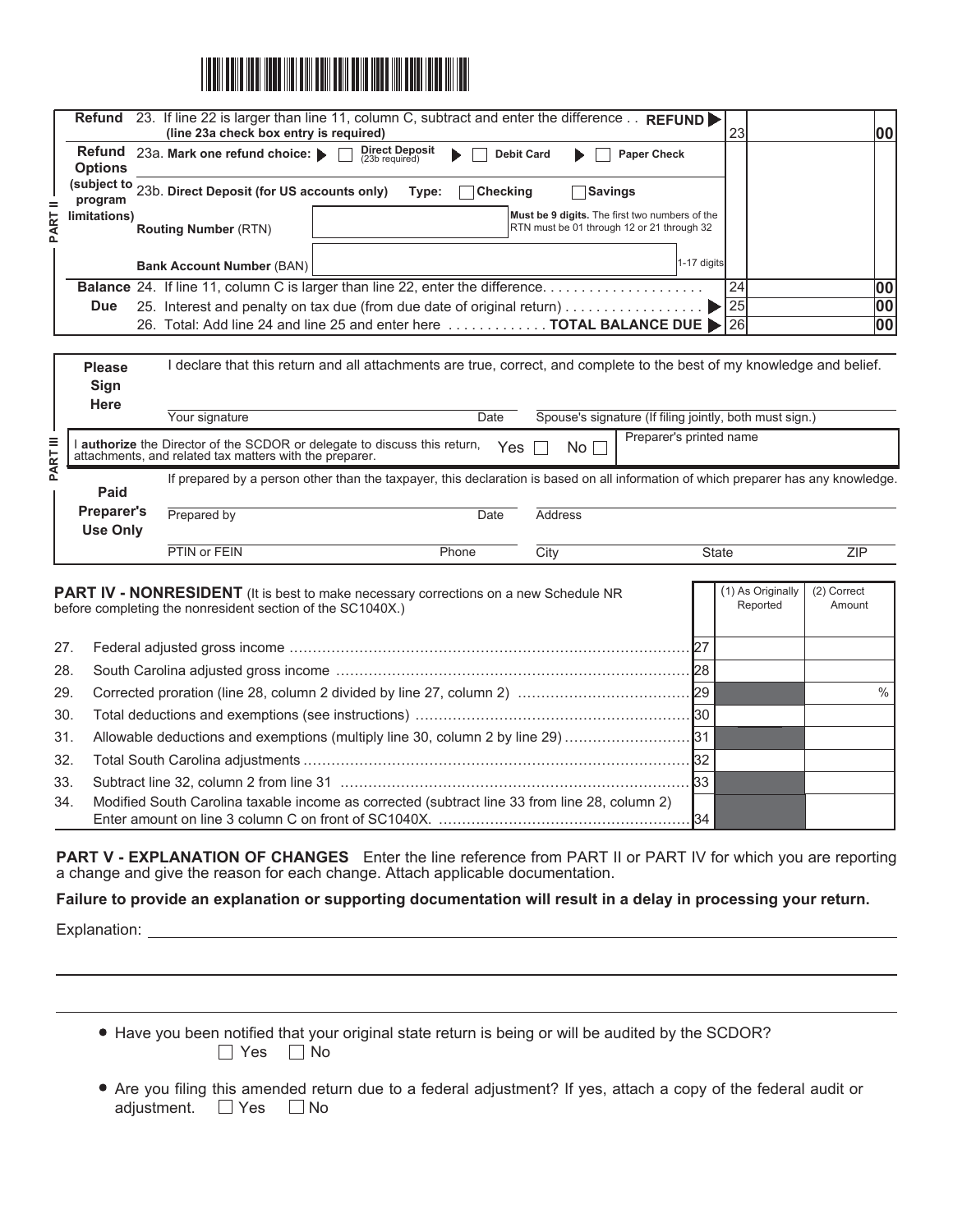## **FILING AMENDED RETURNS**

For tax years 2018 and before, use the SC1040X to correct or change the SC1040 that you have previously filed. For tax year 2019 and later, amend your return using the SC1040, marking the amended return check box and attaching the Schedule AMD. An amended return can be filed only **after** you have filed an original return. By filing an amended return you are correcting our tax records. An amended return is necessary if you omitted income, claimed deductions or credits you were not entitled to, failed to claim deductions or credits you were entitled to, or changed your filing status. You should also file an amended return if you were audited by the IRS (unless the IRS audit had no impact on your state return). Your amended return may result in either a refund or additional tax. You must pay any additional tax with the amended return. Furnish all information requested. When items are in question, refer to the instructions for preparing the SC1040, SC1040TC, I-385, or I-319 when applicable. Be sure to include a copy of your federal 1040X if you were required to amend your federal return. Round all amounts to the nearest dollar. Any overpayments will be refunded. Overpayments cannot be transferred to another tax year.

**NOTE:** South Carolina law does not allow a net operating loss carryback.

If you filed your original return by the original due date or by an extended due date, if applicable, you must file any claim for refund within either:

- three years from the date of filing, or
- three years from the original due date, or
- two years from the date of payment

If you filed your original return after the original due date and any extended due date, if applicable, you must file any claim for refund within either:

- three years from the original due date, or
- two years from the date of payment

**When amending a return for tax year 2018 and before, use the most current revision of the SC1040X regardless of tax year.** Use the Tax Tables, SC1040TT, for the tax year that is being amended. Find forms at **dor.sc.gov/forms**.

## **INSTRUCTIONS**

## **PART I - Taxpayer Information**

- Enter the tax year in the space provided.
- Complete name and Social Security Number for each taxpayer included in this return.
- Provide most current mailing address including county code and phone number.
- For a foreign address, check the box indicating the address is outside of the US. In the box provided, print or type the complete foreign address including postal code.
- Mark the appropriate box for filing status. Generally, the filing status should be the same as the filing status used on your federal return.
- **You cannot change your filing status from joint to separate returns after the due date of the original return has passed.**
- Enter the number of exemptions/dependents claimed on your federal return.
- **Beginning with tax year 2018, exemptions are eliminated on the federal return. For tax year 2018, enter the number of dependents claimed on the federal return.**

## **PART II - Return Information**

#### **Columns A Through C**

**Column A:** Enter the amounts from your original return for line 1 through line 14 using figures reported or adjusted on your original return.

- **Column B:** Enter the net increase or decrease for each line you are changing. Explain each change in Part V.
- **Column C:** To calculate the amounts to enter in this column:
	- Add the increase in column B to the amount in column A, or
	- Subtract the decrease in column B from the amount in column A.

For any amount you do not change, enter the amount from column A in column C. Show any negative numbers (losses or decreases) in Columns A, B, or C in parentheses.

## **NOTE: Nonresident/part year resident taxpayers should complete Part IV prior to completing line 3 through line 26 of the SC1040X. Line 1 and line 2 do not apply to nonresident/part year residents.**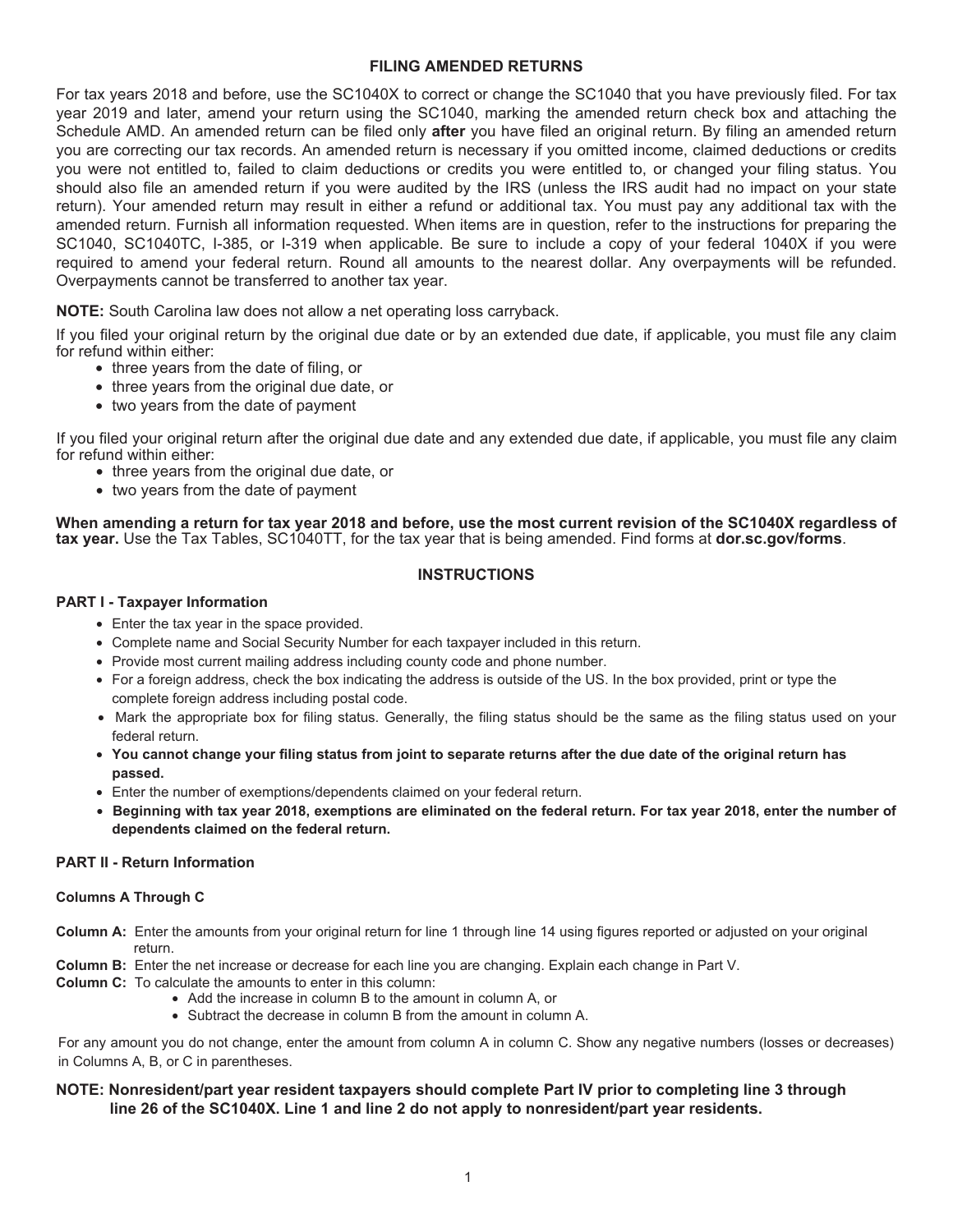The following instructions refer to line numbers in Column C. If no changes are to be made to line 1 through line 14, use the amounts from the original return.

- **Line 1:**  Enter the corrected federal taxable income.
- **Line 2:**  Enter the net amount of the changes to the additions (SC1040, line 2) or subtractions (SC1040, line 4) from federal taxable income.
- **Line 3:**  Enter the modified South Carolina taxable income (add line 1 and line 2). Nonresidents should enter amount from Part IV, line 34 of this form.
- **Line 4: Use the tax tables for the tax year being amended to determine the corrected tax amount.** Enter the amount on line 4.
- Make any necessary changes to the tax on lump sum distributions (attach corrected SC4972), the tax on active trade or business (attach corrected I-335), and the tax on excess withdrawals from a Catastrophe Savings Account. **Line 5:**
- Add line 4 and line 5. Enter the amount on line 6. This is the total South Carolina tax liability. **Line 6:**
- Lines 7 9: Enter the corrected credit amounts.
- Add line 7 through line 9. Enter the amount on line 10. **Line 10:**
- Subtract line 10 from line 6 and enter the amount on line 11. **Line 11:**
- **Line 12:**  Enter the corrected South Carolina withholding amounts. Attach supporting W-2s and/or 1099s documenting the changes made to the total withholding amount.
- **Line 13:**  Enter the corrected South Carolina Estimated Tax payment amount.
- **Line 14:**  Enter the corrected Tuition Tax Credit or other refundable credit amount. Attach the appropriate corrected credit form.
- **Line 15:** Enter the total tax paid with a South Carolina extension and/or original return and any additional payments on line 15.
- **Line 16:**  Add Column C line 12 through line 15. Enter the total on line 16.
- **Line 17:**  Enter the net refund amount from the original return. Do not include Estimated Tax transfers or contribution check-off amounts from the original return.
- **Line 18:**  Subtract line 17 from line 16 and enter the amount on line 18.
- **Line 19:**  Enter the amount of Use Tax paid for online, mail-order, or out of state purchases as reported on your original return. **Any changes to the Use Tax amount must be made on the UT-3.**
- **Line 20:**  Enter the amount of transfers from the original return for Estimated Tax and/or contribution check-offs.
- **Line 21:**  Add line 19 and line 20. Enter the amount on line 21.
- **Line 22:**  Subtract line 21 from line 18 and enter the amount on line 22. This is the net tax.
- **Line 23:**  If line 22 is larger than Column C line 11, subtract line 11 from line 22 and enter the difference on line 23. **This is the amount to be refunded to you. Overpayments cannot be transferred to another tax year. Mark your refund choice on line 23a.**
- **Line 23a:**  You have three ways to receive your refund. You can choose **direct deposit** to have the funds deposited directly into your bank account (the fastest option for most filers), or you can choose to have a **debit card** or a **paper check** mailed to you. Debit cards are issued by Bank of America and are subject to program limitations. Mark an **X** in **one box** to indicate your choice. If you choose direct deposit, you **must** enter your account information on **line 23b.**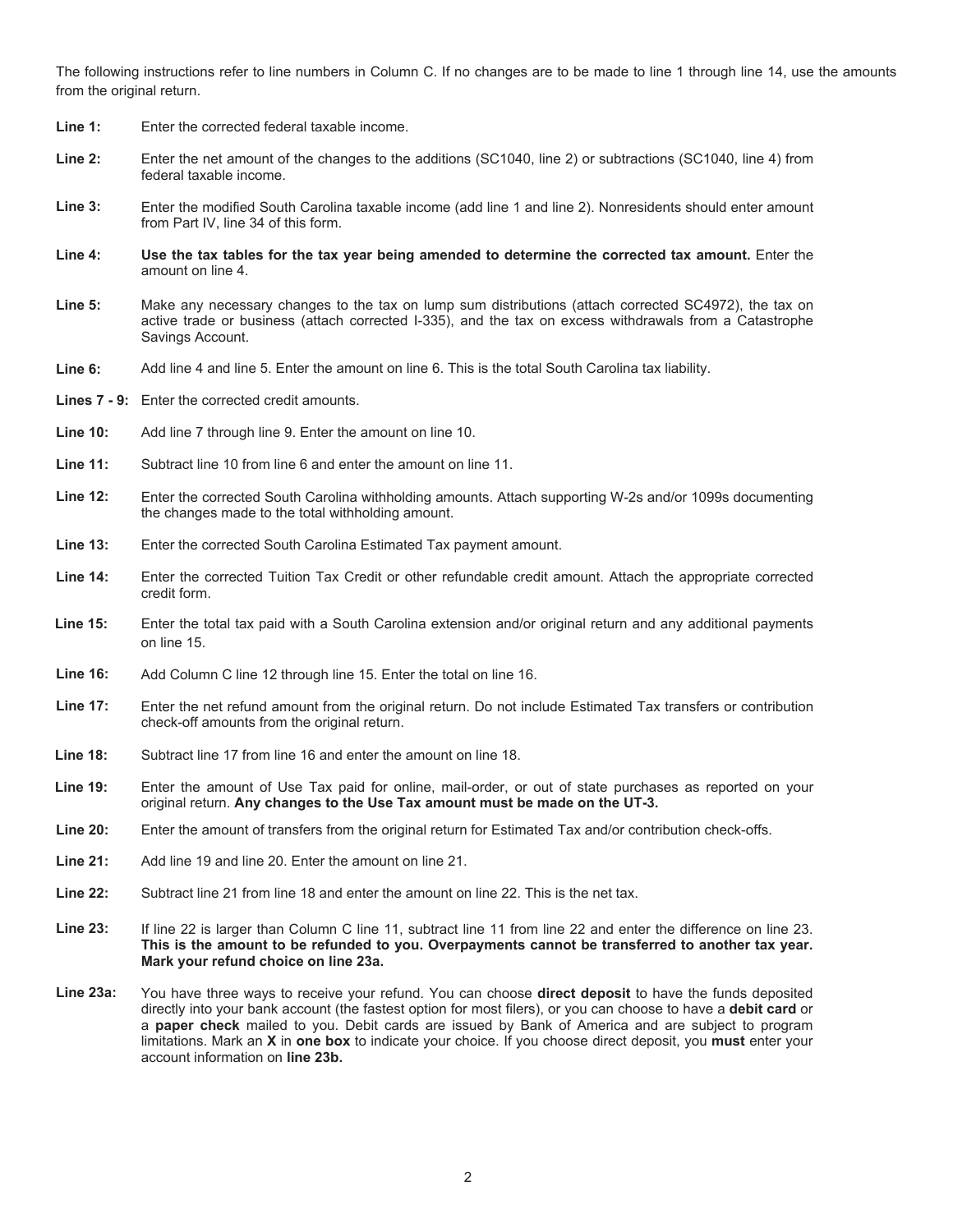**Line 23b:**  If you choose direct deposit, enter your account information on line 23b for a fast and secure direct deposit of your refund. If you don't enter complete and correct account information, we'll mail you a paper check. Direct deposit is not available for bank accounts located outside the United States.

Mark an X in the box for the type of account, checking or savings.

Enter your bank's **9-digit routing transit number (RTN)** in the space provided. The **RTN** should begin with 01 through 12, or 21 through 32. If not, the direct deposit will be rejected. **Do not use a deposit slip to verify the number.** It may contain internal routing numbers that are not part of the actual routing number.

Enter your **bank account number (BAN)** in the space provided. The number can contain up to 17 alphanumeric digits. If fewer than 17 digits, enter the number from left to right. Do not enter hyphens, spaces, or special symbols. Do not include the check number.

Contact your bank if you need to verify that your bank account information is accurate prior to submitting your return. If we cannot make the direct deposit for any reason, we will send a paper check to the mailing address on your return. **To avoid delays, be sure your mailing address is complete and accurate on your return.** 

- **Line 24:**  If Column C line 11 is larger than line 22, subtract line 22 from line 11. Enter the difference on line 24.
- **Line 25:**  If this amended return results in a balance due, penalties and/or interest may apply. You will be notified of any additional amounts owed but not paid.
- **Line 26:**  Add line 24 and line 25. Enter the amount on line 26. **This is your total balance due.** Payment should be attached to Part II of this form.

### **PART III - Signature**

Provide signatures and dates. Both spouses must sign when filing married filing jointly. Paid preparers should provide all requested information.

#### **PART IV - Nonresidents**

It is best to make necessary corrections on a new Schedule NR before completing the nonresident section of the SC1040X. **These corrected schedules should be kept with your records and should not be attached to the SC1040X.** Explanation of changes should be included in Part V.

Complete Column 1 line 27 through line 34 in Part IV using figures reported or adjusted on your original return.

The following instructions refer to line numbers in Column 2 of Part IV. If no changes are to be made to line 27 through line 33, use the amounts from the original return.

- Enter the amount of federal adjusted gross income from the corrected Schedule NR, column A. **Line 27:**
- Enter the amount of South Carolina adjusted gross income from corrected Schedule NR, column B. **Line 28:**
- Divide line 28, column 2 by line 27, column 2. **Line 29:**
- Enter the total amount of itemized or standard deduction and total exemptions from the corrected Schedule NR. **Line 30:**
- Multiply line 30, column 2 by the corrected proration on line 29 to determine the amount of itemized or standard deduction and exemption applicable to South Carolina. **Line 31:**
- Enter the total South Carolina adjustments from Schedule NR. **Line 32:**
- Subtract line 32, column 2 from line 31. **Line 33:**
- Subtract line 33 from line 28, column 2. Enter this amount on SC1040X line 3, column C as the corrected South Carolina taxable income. This amount should equal your **SOUTH CAROLINA TAXABLE INCOME** on the corrected Schedule NR. Continue with the line number instructions for line 4 of the SC1040X. **Line 34:**